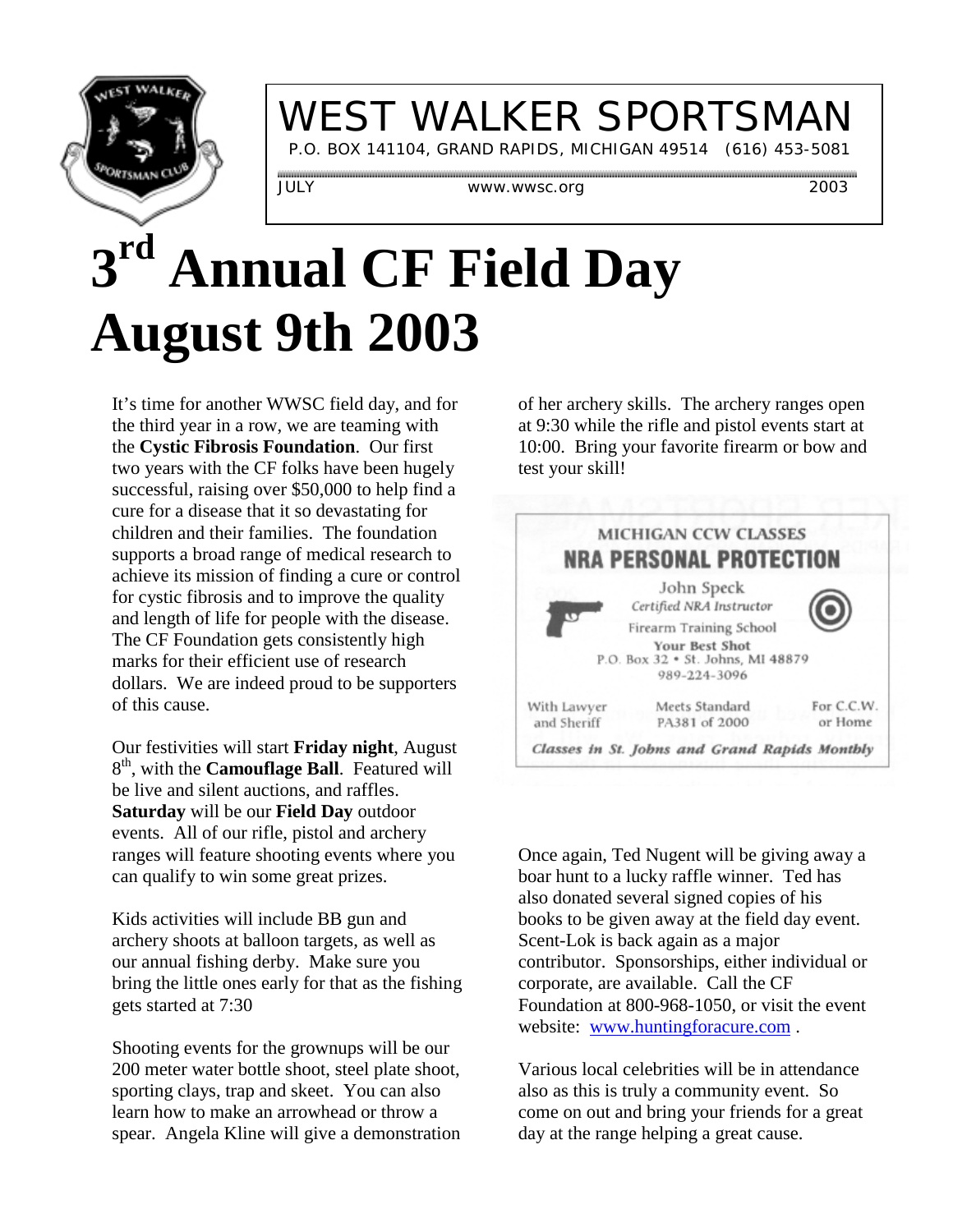## **Landscape Help**

As the finishing touches are put on the interior of our new clubhouse, we would like to spruce up the exterior a bit. We are looking for some help with the landscaping. This could be from either a professional or amateur gardener. If that description fits you and you would like to offer your services, call Mark Thue at 791- 2128.

## **Charter Range**

All charter members should take note that the Walker Police Department has been given permission to use the 200-meter range one Monday each month, from 10 to 6. The dates are:

 July 14 August 11 September 22 October 20 November 17 December 15

The officers conduct tactical shooting drills on the range, so it is closed to members use during that time. In case of inclement weather, alternate dates may be scheduled. Please refer to the calendar, and thanks for your cooperation.

### **Buy a Brick**

As work continues on the walkway and patio outside the clubhouse, we are offering engraved bricks to show your support of the fine efforts involved in the new construction. Bricks are \$50 each, engraved with your personal message. See the back page for details.

#### GEORGE'S ROOFING

- Residential
- Tear offs / Re-roofs
- New and Repair
- 30 years experience
- Free estimates
- Locally Owned 241-0686

# **Big Gun Raffle**

Chuck Tenbrink, holder of ticket #46, was the big winner in the June gun drawing. Chuck won a Beretta Al 391 12 ga. shotgun with hard case. Way to go Chuck! We are winding down this year's raffle with two prizes to go. July's is \$100 and the final prize in August will be a Remington 700 BDL in 7mm mag. Our new raffle will start in September. Stay tuned for more details.



# **Clubhouse**

Our kitchen is now up and running during our scheduled shoots. Check it out! Also, the clubhouse is available for rentals to club members. Call Ed Stone at 453-5877, Monday – Friday, 7 to 10 AM for details.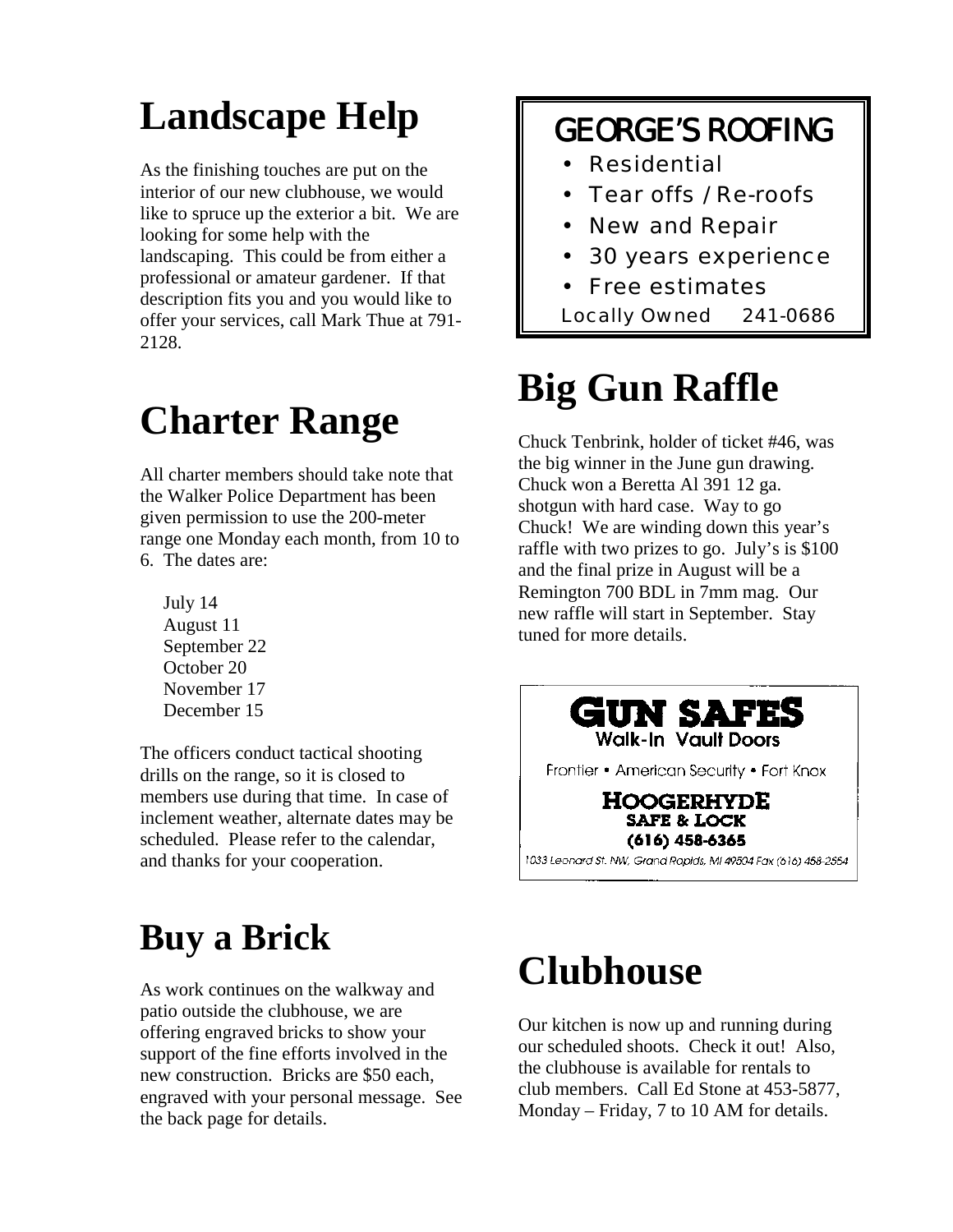|                                                                    | July                                         |                                                      |                                                            |                               |                                                  |                                                                                                              |
|--------------------------------------------------------------------|----------------------------------------------|------------------------------------------------------|------------------------------------------------------------|-------------------------------|--------------------------------------------------|--------------------------------------------------------------------------------------------------------------|
| Sun                                                                | Mon                                          | Tue                                                  | Wed                                                        | Thu                           | Fri                                              | Sat                                                                                                          |
|                                                                    |                                              | 1                                                    | $\overline{2}$<br>Archery,<br>Trap & Skeet                 | $\overline{\mathbf{3}}$       | $\overline{\mathbf{4}}$<br>Indepen-<br>dence Day | 5<br>Archery,<br>Trap & Skeet                                                                                |
| 6                                                                  | $\overline{7}$                               | 8                                                    | 10 to 2<br>$\boldsymbol{9}$                                | 10                            | 11                                               | 10 to 3<br>12                                                                                                |
| Archery,<br>Trap & Skeet<br>$10$ to $2$                            |                                              |                                                      | Archery,<br>Trap & Skeet<br>9 to 12 AM<br>6 to 10 PM       | Charter<br>Meeting 7:30       |                                                  | Steel Plate,<br>Archery,<br>Trap & Skeet<br>10 to 3                                                          |
| 13<br>Archery,<br>Trap & Skeet<br>$10$ to $2$                      | 14<br>Charter<br>Range closed<br>10 to 6     | 15<br>7 yard range<br>closes 4:30                    | 16<br>Archery,<br>Trap & Skeet<br>9 to 12 AM<br>6 to 10 PM | 17                            | 18                                               | 19<br>Silhouette<br>Archery,<br>Trap & Skeet<br>$10$ to $3$                                                  |
| 20<br>Archery<br>Trap & Skeet<br>$10$ to $2$                       | 21                                           | 22                                                   | 23<br>Archery<br>Trap & Skeet<br>9 to 12 AM<br>6 to 10 PM  | 24                            | 25                                               | 26<br>Archery<br>Trap & Skeet<br>$10$ to 3                                                                   |
| 27<br>Archery,<br>Trap & Skeet<br>$10$ to $2$                      | 28                                           | 29<br><b>Board</b><br>Mtg./Gun<br>Drawing<br>7:00 PM | 30<br>Archery,<br>Trap & Skeet<br>9 to 12 AM<br>6 to 10 PM | 31                            |                                                  | $\overline{2}$<br>Archery,<br>Trap & Skeet<br>$10$ to $3$                                                    |
| $\overline{\mathbf{3}}$<br>Archery, Trap<br>& Skeet<br>$10$ to $2$ | $\overline{\mathbf{4}}$                      | 5                                                    | 6<br>Archery,<br>Trap & Skeet<br>9 to 12 AM<br>6 to 10 PM  | $\overline{7}$                | 8<br><b>CF Camo</b><br><b>Ball</b><br>6:00 PM    | $\boldsymbol{9}$<br>3rd Annual<br><b>Cystic</b><br><b>Fibrosis</b><br><b>Fund Raiser</b><br><b>Field Day</b> |
| 10<br>Archery,<br>Trap & Skeet<br>$10$ to $2$                      | 11<br>Charter<br>Range closed<br>$10$ to $6$ | 12<br>7 Yd. Range<br>Closes 4:30                     | 13<br>Archery,<br>Trap & Skeet<br>9 to 12 AM<br>6 to 10 PM | 14<br>Charter<br>Meeting 7:30 | 15<br>2003                                       | 16<br>Silhouette<br>Archery,<br>Trap & Skeet<br>$10$ to $3$                                                  |